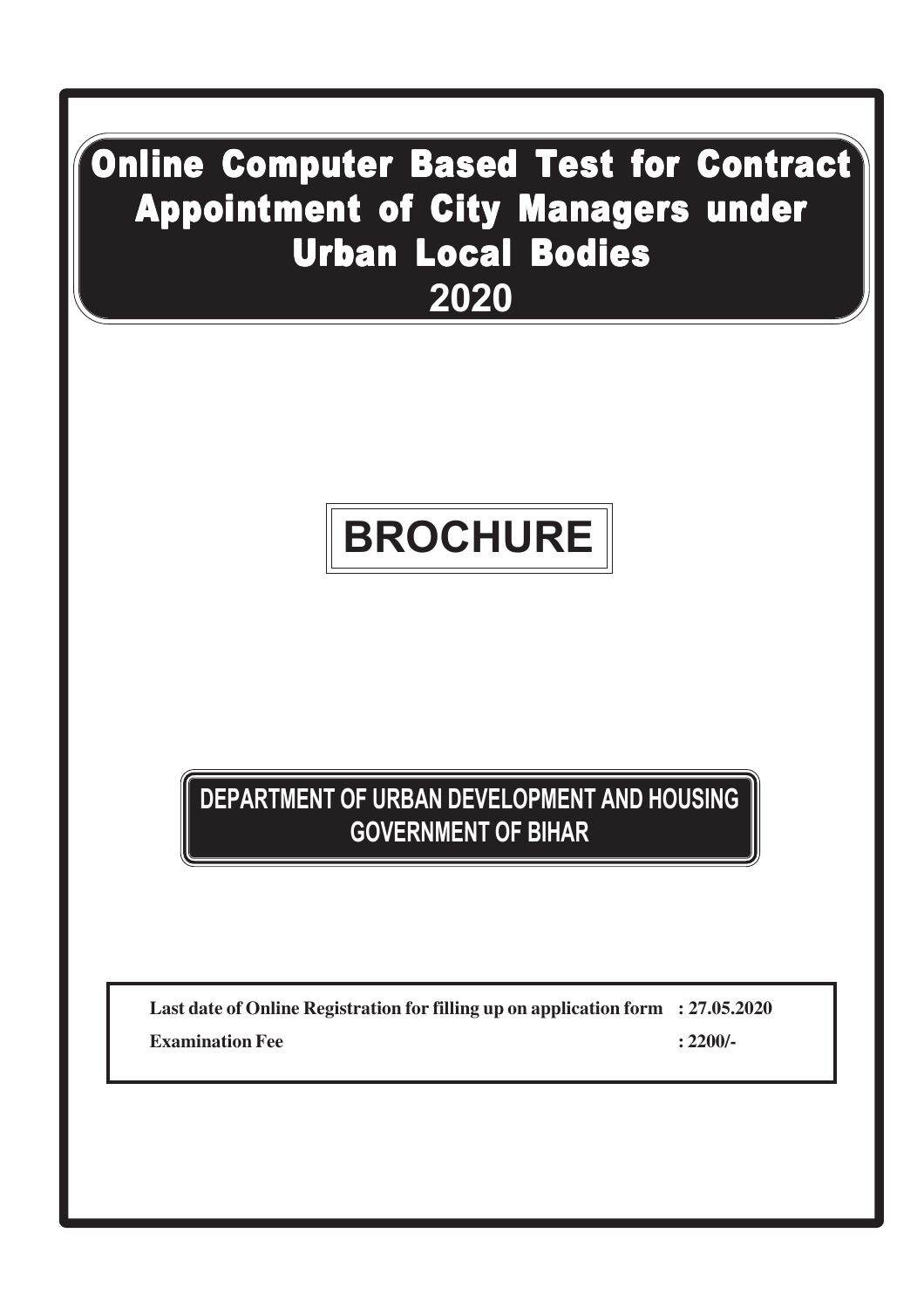

# **Online Computer Based Test (CBT) for Contract Appointment of City Managers under Urban Local Bodies**

# **Department of Urban Development & Housing Government of Bihar**

In accordance with the vide letter no. 01/ $\overline{\mathcal{R}}$  ( $\overline{\mathcal{R}}$ ,  $(\overline{\mathcal{R}})$ ,  $(0.5/2019 - 6571)$  dated 12.12.2019 of the Department of Urban Development and Housing, Government of Bihar, the Online Computer Based Test (CBT) is being conducted for panel formation for contract appointment on the vacant Post of City Manager, under Urban Development and Housing Department. The details regarding the post for which the applicants will appear in this test are mentioned hereunder :

#### **1. Post, Total vacancies, Consolidated Monthly Pay, Minimum Educational Qualification and Eligibility :**

| Name of the Post | <b>Approx Total</b> | <b>Educational Qualification</b> | <b>Consolidated Monthly Pay</b> |
|------------------|---------------------|----------------------------------|---------------------------------|
|                  | <b>Vacancies</b>    |                                  | (In Rs.)                        |
| City Manager     | 163                 | MBA or PG Degree /               | Rs. 40,000.00                   |
|                  |                     | Diploma in Public Administration | (Forty thousand only)           |
|                  |                     | or PG Degree in Town             |                                 |
|                  |                     | Manager/Planning and develop-    |                                 |
|                  |                     | ment from recognised             |                                 |
|                  |                     | Institution / University.        |                                 |

**Category wise distribution of Vacancies (including backlog vacancy) :**

| <b>UR</b>   | 38             |
|-------------|----------------|
| UR(F)       | 21             |
| <b>ST</b>   | 02             |
| ST(F)       | 01             |
| <b>SC</b>   | 19             |
| SC(F)       | 09             |
| <b>EBC</b>  | 22             |
| $EBC$ $(F)$ | <b>10</b>      |
| BС          | 14             |
| BC(F)       | 06             |
| <b>RCG</b>  | 06             |
| <b>EWS</b>  | <b>10</b>      |
| EWS(F)      | 0 <sub>5</sub> |
| TOTAL       | $-163$         |

**--------------------------------------------**

**Note : The above category wise seat distribution includes ;**

- a) **DO quota : 6 Posts (मनोविकार-1, दुष्टि-2, मुक वधिर-2 एवं चलन-1) : (horizontal reservation)**
- b) Grand Son / daughter (पोता/ पोति/ नाति/ नतिनी) of freedum fighter quota : 3 Posts : **(horizontal reservation)**

 **c) Number of category wise vacancies may change and will be informed accordingly.**

#### **1.1 Nationality :**

The candidate must be a citizen of India.

#### **1.2 Age limit :**

As on 1st January of 2020 the Minimum age limit will be 21 years. and Maximum age limit as under:

-: 1 :-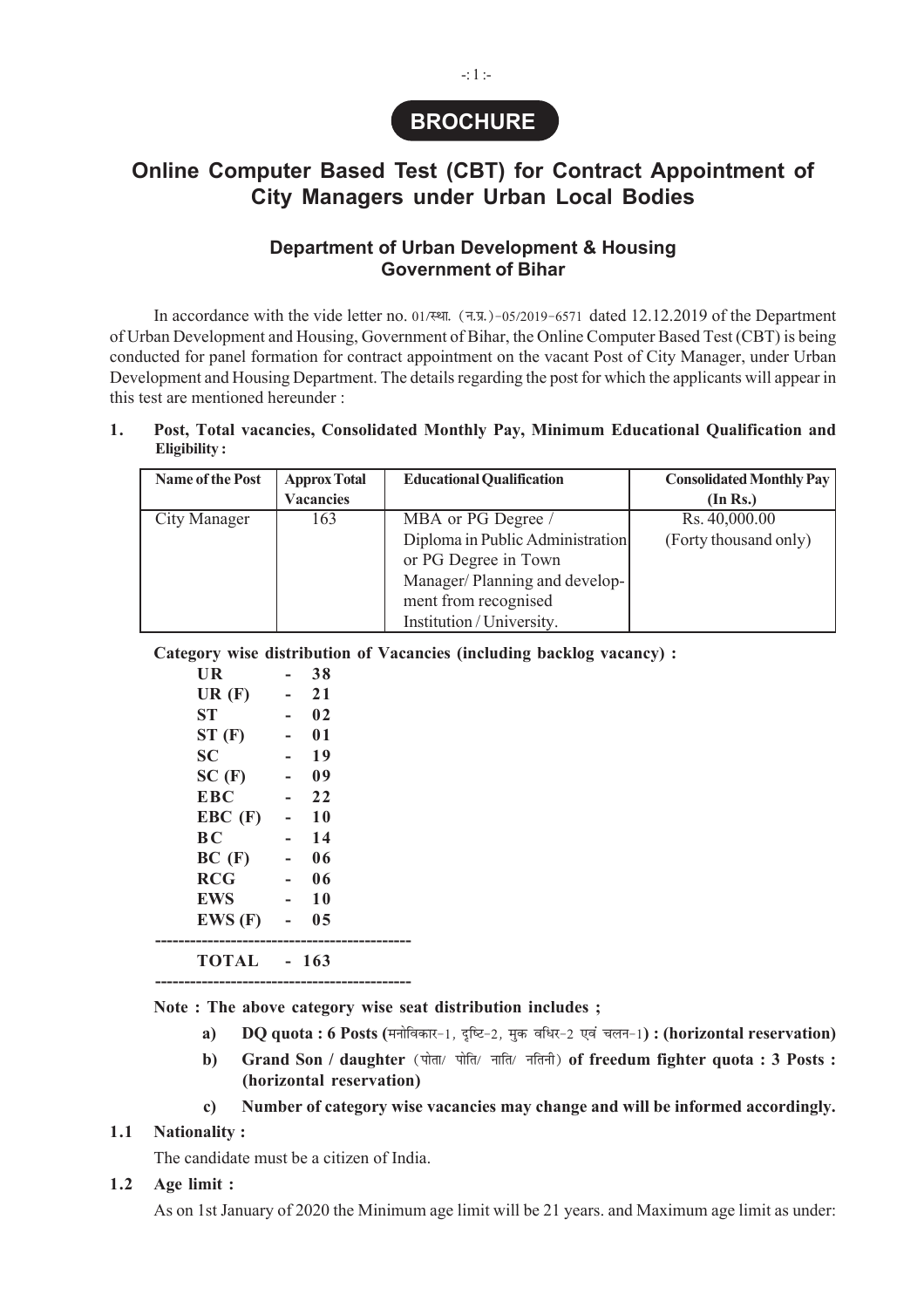|                            | i. Unreserved (Male)                                      | $\therefore$ 37 yrs. |
|----------------------------|-----------------------------------------------------------|----------------------|
| $\overline{\mathbf{11}}$ . | Backward Class/ Extremly Back word Class (Male/ Female) : | 40 vrs.              |
|                            | iii. Unreserved (Female)                                  | 40 yrs.              |
|                            | iv. Schedule Caste & Schedule Tribes (Male/Female)        | 42 yrs.              |

**Note : As per guidelines of General Administrative Deptt., Govt. of Bihar, Age relaxation for DQ candidates will be 10 years and Ex-Serviceman candidates will be given a concession equivalent to the sum of length of service period spent in the defense service provided that their actual age does not exceed 57 years on the date of application.**

## **1.3 Medical Fitness :**

The candidate must be in good mental health and free from any physical defects likely to interfere with the efficient discharge of his official duties. A successful candidate who, after such medical examination as may be prescribed by the competent authority, is found medically unfit, will not be appointed. Parameters for medical fitness will be based upon BPSC guidelines.

# **2. Online Computer Based Test (CBT) :**

- i. Medium of CBT will be English.
- ii. Questions will be multiple choice Objective type having 1 (one) marks each.
- iii. Total number of Question will be 100 (hundred).
- iv. Duration of CBT will be of 2 hours.

The details are as under :

| <b>Section of the Test Paper</b> | <b>Numbers of Questions</b> | <b>Standard</b> |
|----------------------------------|-----------------------------|-----------------|
|                                  | 40                          | Graduate Level  |
| R                                | 30                          | Graduate Level  |
|                                  | 30                          | Graduate Level  |

Indicative Syllabus is given in Annexure-I

## **3. Reservation :**

- i. For selection of the candidates, the present reservation policy / Rules of the Government of Bihar will be applicable.
- ii. For the Candidates who are non-residents of the State of Bihar, seats earmarked for the reserved categories as enumerated in para-1, will not be admissible, vide Department of Personnel & Administrative reforms, Governemnt of Bihar letter no. 11/वि 1.विविध.42/2003 का० 622 dated 09.12.2003. They will be considered against General Category seats only.
- iii. The reservation categories will be determined on the basis of the lists of SC/ ST/ EBC/ BC as approved by the Government of Bihar and applicable on the date for starting the sale of application form.
- iv. A candidate claiming reservation benefit will have to furnish / submit his caste certificate with cremy layer duly issued by the D.M. (District Magistrate) / S.D.O. (Civil)/ C.O. of the District / area of his permanent residence in the State of Bihar. The Caste Certificate issued on the basis of the caste of the Husband / wife of the candidate will not be acceptable.
- v. DQ Certificate issued by authorised Medical Board will have to furnish by the candidate.
- vi. Grand Son / Grand daughter (पोता/ पोति/ नाति/ नतिनी) of freedum fighter quota Certificate issued by proper authority will have to furnish by the candidate.
- vii. EWS Certificate issued by the D.M. (District Magistrate) / S.D.O. (Civil)/ C.O. of the District/ area of his permanent residence in the State of Bihar by the candidate.

## **4. Merit List :**

On the basis of CBT the Merit List will be prepared on marks obtained by the candidate. In case two or more candidates obtain equal marks in the CBT, the inter se merit of such candidates will be determined as under :-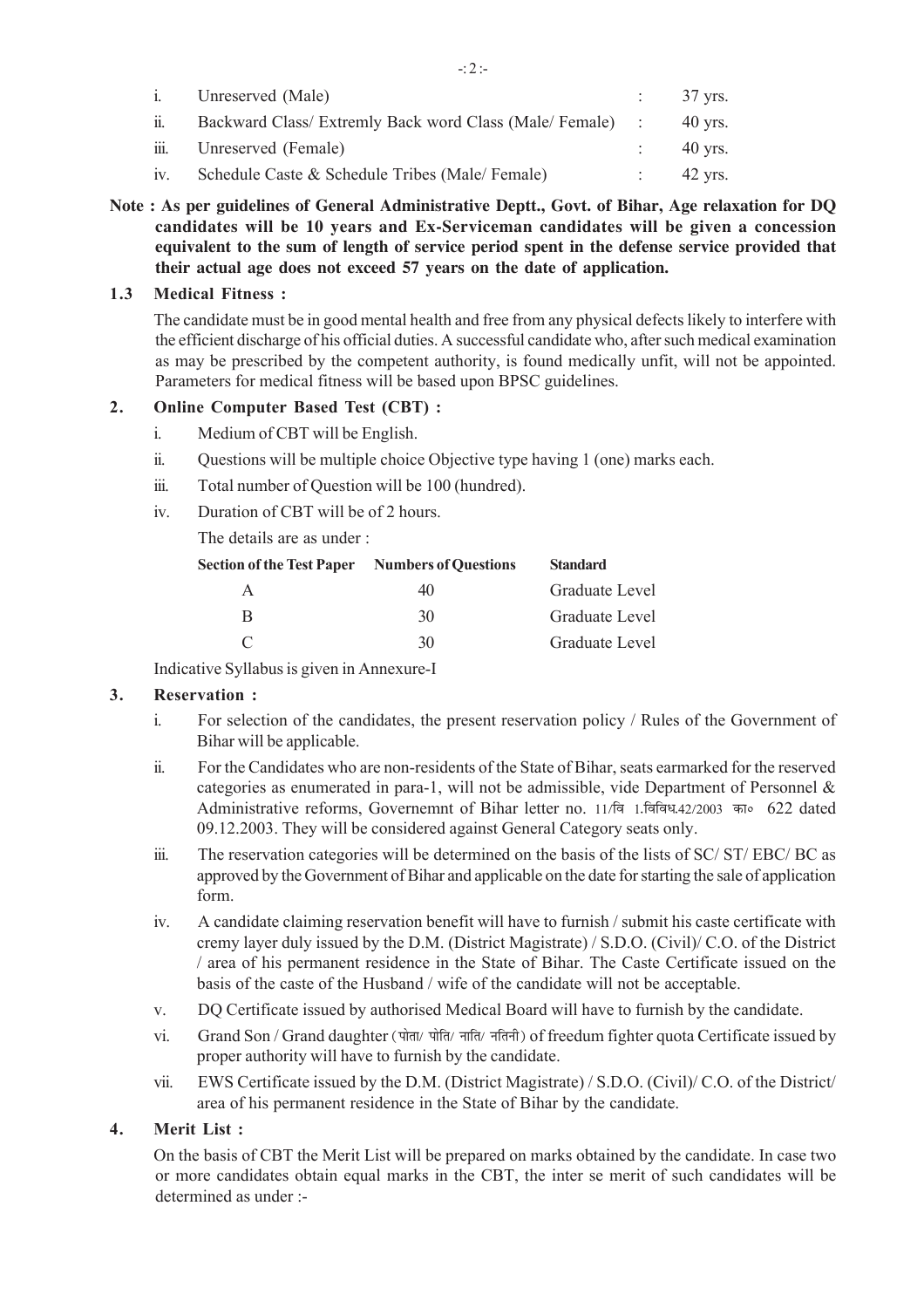- i. Candidate obtaining higher marks in test paper section-A will rank above. Even if that is indecisive then
- ii. Candidate obtaining higher marks in test paper section-B will rank above. Even if that is still indecisive then
- iii. Older in age will rank above than the younger.

# **5. Documents Verification :**

- i. The date, time and venue for verification of original documents will be duly informed to the eligible candidates.
- ii. The candidates should bring with them, their Admit-card of the CBT, call letter, Photographs as pasted on the Online Application Form, Part-A & Part-B of Online submitted application form and all original certificates / documents in support of their eligibility.

# **6. Procedure for filling online application form :**

For filling up online application form, first of all candidates should visit the link "Online Application portal of City Manger" provided on board's website Bceceboard.bihar.gov.in. After that click on "Apply Online" link and follow the instructions appearing on the computer screen.

**I. Step-One - (Registration) :** For filling up online application form first of all candidate click on the link "Click here for Registration"

appearing on the computer screen and fill the correct information as per requirement and complete the registration process. The candidate while registering, must see that he / she is giving his / her own email\_id and mobile no.because all informations concerning registration will be sent on the same email id and mobile no.After successful registration provisional Registration Number and password will be send to email id and mobile no. The candidate must keep the provisional Registration Number and password entered in Application Form confidential, otherwise BCECE Board will not be responsible for any complication.

**II. Step-two - (Basic Details) :** After successful registration, candidate should enter their provisional Registration Number and Password and click on submit button for login to their account and thereafter complete the required entries regarding Basic Details as appeared on the computer screen. Then click on "Save & Next" button.

**III. Step-Three - (Educational Qualification Details) :** After successful entries of basic details the candidate should complete the required entries regarding Educational Information as appeared on computer screen. Then click on "Save & Next" button.

**IV. Step-Four - (Work Experience) :** After successful entries of educational qualification details the candidate should enter his / her work experience information on the computer screen and click on . "Save & Next" button.

**V. Step-Five - (Upload Photo, Signature & Document) :** After entering the work exprience, the candidate should upload his / her passport size recent front view coloured photograph of high contrast and full signature (Not in capital letter) only in .jpg format and other documents in .jpg /.pdf format after duly scanning the same as asked on computer screen.After uploading photo, signature & required document click on "Save & Next" button.

**VI. Step - Six (Preview your Application) :** After uploading the photo , signature and required documents, the candidate must verify all the information given by him/her in step-Two, step-Three and step-Four. If any information is found wrong, then the candidate should click "Back"button and make required corrections. Thereafter the candidate should click "Save & Next" button so that entered information should be updated. If preview of application form is found to be correct, then the candidate should give his / her Declaration and click the "Final Submit" button.

**VII. Step - Seven (Payment of Examinaton Fee) :** After preview of the Application Form and " Final submit" ,the candidate should click on "Proceed to Payment" button appeared on the computer screen regarding payment of examination Fee. The paid examination Fee will not to be refunded. There are following modes for payment of examination fee:

**a. Examination Fee :** Examination fee to be paid through above modes is Rs. 2200/- (Two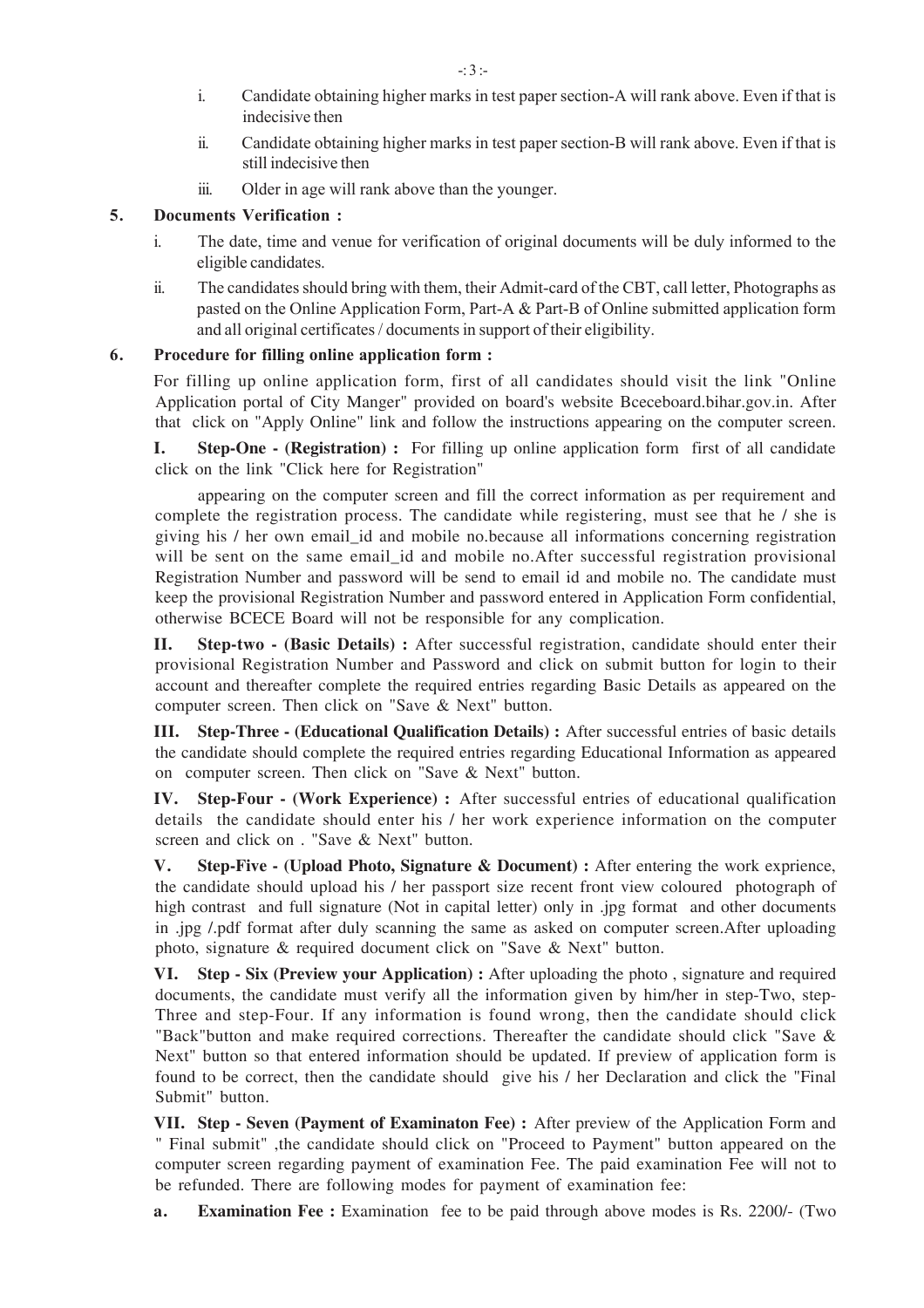Thousand Two hundred) only for all categories i.e. (UR / SC / ST / EBC / BC / DQ) candidates.

- **b. Payment by Bank Challan :** If the candidate wants to Pay examination Fee through Bank Challan, he / she should select offline / NEFT Challan option from Payment mode appearing on computer screen and download the Challan and get the print and pay the examination fee by visiting any Bank upto scheduled last date as printed on the challan. If any candidate is unable to pay the examination fee throught challan on the last date as mentioned on the challan, then he/her should again login to their account and re-download the challan and can complete the payment process through challan made in cash/NEFT . If not done so , the payment procedure through challan will be considered as failure transaction This procedure for updating will take atleast one hour. If the payment is not updated, then the candidate should wait for atleast 24 hours. If even then the payment is not get updated then the candidate should drop a mail to email id helpdesk: **"helpdesk@bcecebpatna.in"** before the scheduled date. The candidate has to pay processing charge additional to examination Fee for payment through Challan mode.
- **c. Online Payment :** If the candidate wants to pay Examination Fee through Online mode e.g. Credit Card / Debit Card / Net banking, he / she should select online option from payment mode appearing on the computer screen through Credit Card / Debit Card / Net banking. The candidate has to pay processing charge additional to Examination Fee for payment through online mode.
- **VIII. Step Eight (Download/ Print Application form & Transaction Slip) :** After payment of Examination Fee upto scheduled date and time, the candidate must download and get the print and transaction slip of online submitted Application Form and keep the same safely in their possession because it contains all the information provided by the candidate. It may be asked by the candidate to produce the print out of online submitted Application Form & Transaction slip during at the time of document verification by the concern Dept./ Bihar Combined Entrance Competitive Examination Board, Patna.
- **Note :** a. After Filling up successfully online application a confirmation email will be send to the candidate on his/ her email-Id.
	- b. Candidates are advised not to send the downloaded copy of online application form to BCECE BOARD
	- c. The candidate must note that after submission of online application form, neither it can be withdrawn nor any request for refunding paid Examination fee will be entertained.
	- d. Board will not be responsible for any interruption in Internet / Postal / Banking system. Therefore the candidates must not wait for last dates and complete all procedure before due date.
- **IX.** Incomplete or tampered online application form will not be accepted.
- **X.** On the basis of Information given in online application form the same will be matched with the uploaded documents by candidate and will be verified from their original documents at the time of document verification. If any information found to be false/ incorrect then his/ her candidature is liable to be rejected.

#### **XI. Important Dates :**

| (i) | Start date of Online Registration / Application form/ Submission                                    |                    |
|-----|-----------------------------------------------------------------------------------------------------|--------------------|
|     |                                                                                                     |                    |
|     | (ii) Last date of Online Registration for filling up on application form  : 27.05.2020 (11.59 P.M.) |                    |
|     |                                                                                                     | hours of the bank) |
|     | (iv) Last date of payment through Challan/ Debit/ Credit Card / Net Banking                         |                    |
|     | and submission of the online Application Form by Registered candidate .: 27.05.2020 (11.59 P.M.)    |                    |
| (v) |                                                                                                     |                    |
|     |                                                                                                     |                    |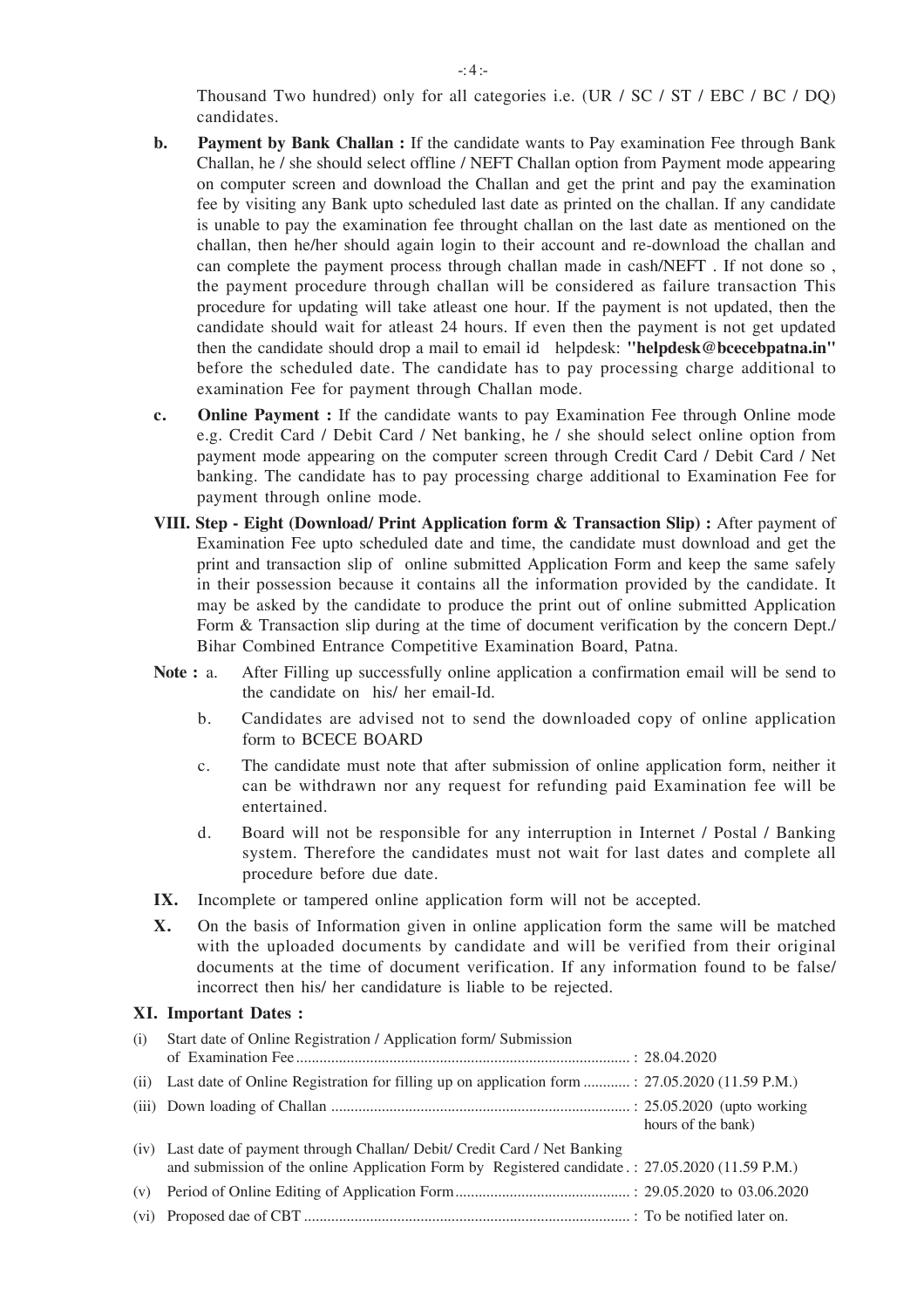**Note :** The candidate must ensure that the reservation category as filled by him in Online Application Form is correct. If a candidate appears in the examination by filling wrong reservation category, his / her candidature will be either rejected or he / she will be treated as a Unreserved (UR) category candidate.

# **7. The Photograph :**

Recent front view, high contrast coloured Photographs snapped with a placard indicating the candidate's full name and the date the snap is taken (not earlier than 01.01.2020).

# **8. Issue of Admit Card :**

- i. Admit Card bearing the name of the Centre and Roll no. will be issued & uploaded on the website to each eligible candidate well before the date of the commencement of CBT.
- ii. No intimation will be sent to the applicant whose candidature for CBT has been rejected.

# **9. General Instructions :**

- i. The date, time and venue of CBT / Documents Verification will be decided by the Department at its administrative convenience and then will be intimated to the concerned candidates through website.
- ii. The Department reserves the right to modify and/or change the number of vacancies without assigning any reason whatsoever. Additional vacant positions in equivalent / comparable posts may also be filled through this announcement.
- iii. Information regarding any subsequent modification / alteration / addition / deletion made in the provisions of this Brochure will be given to the candidates during the interview or earlier, as far as possible.
- iv. Candidates adopting unfairmeans in the written test shall be liable for legal action under Bihar Conduct of Examination Act-1981 and other relevant Acts / Provision.
- v. Any dispute arising out of a or connected with this online Computer Based Test (CBT) for contract appoint to the post of City Manager conducted by the Department of Urban Development and Housing, Government of Bihar shall be subject to the jurisdiction of Patna High Court, Patna only.
- vi. Candidate after final selection have to under go training programme for a period of three month. During the training if a candidate is found unfit for the Post, he shall be removed  $\&$  wait listed candidates shall be replaced after due verification.
- vii. Salaries for the inservice candidates who are already working in State Govt.  $\&$  its undertakings will be fixed as per the State Govt. Rules.
- viii. Copy of the contract appointment proforma is annexed.

\*\*\*\*\*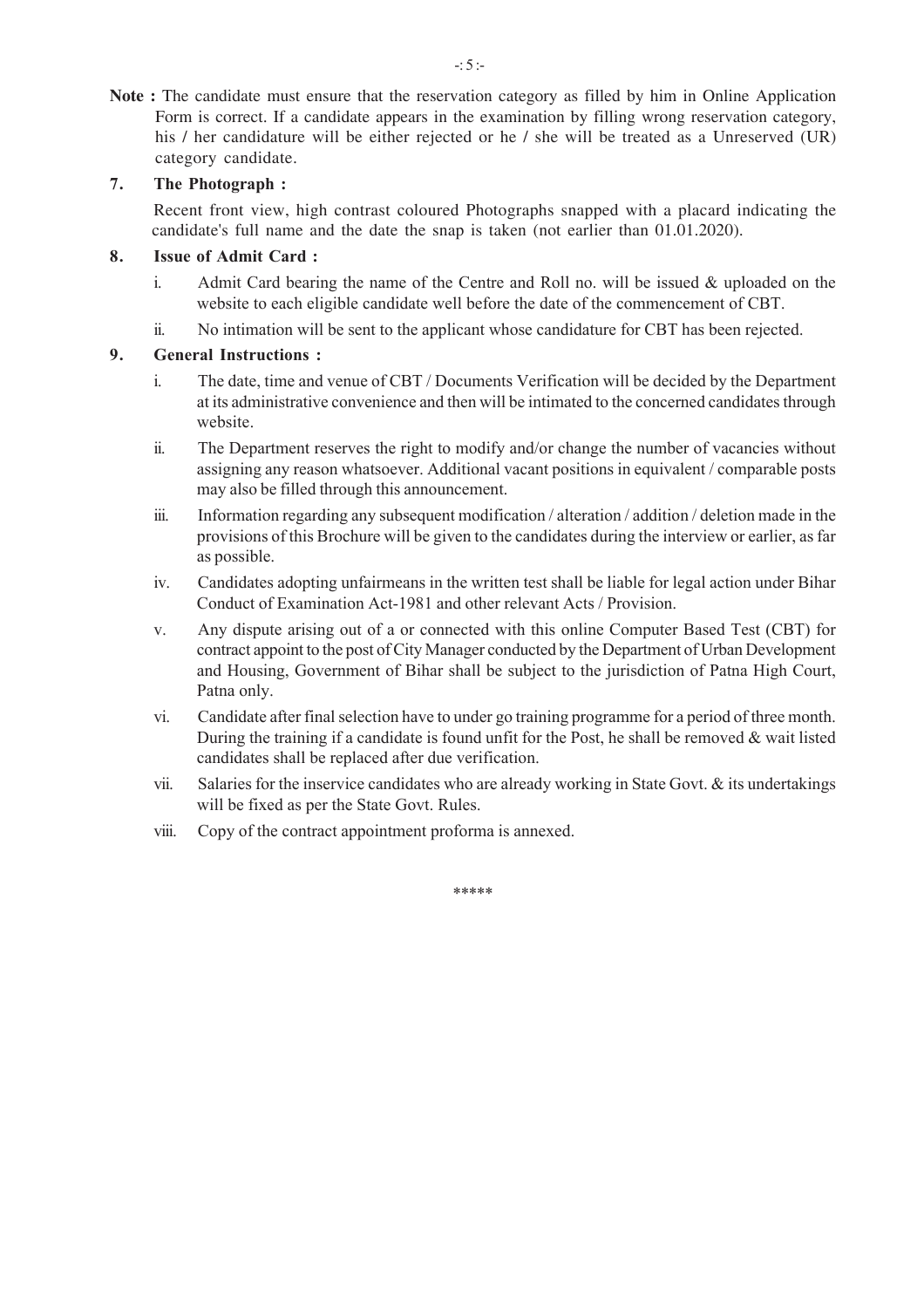-: 6 :-

# <u>संविदा के आधार पर नियोजन हेतु एकरारनामा</u>

| $\overline{1}$ . |                                                                                                                                                                                                     |
|------------------|-----------------------------------------------------------------------------------------------------------------------------------------------------------------------------------------------------|
| 2.               | यह नियोजन संविदा के आधार पर केवल 6 माह के लिए किया जायेगा लेकिन विशेष परिस्थिति में इसकी अवधि अगले 6 माह<br>तक बढ़ायी जा सकेगी।                                                                     |
| 3.               | राशि पारिश्रमिक के रूप में देय होगा एवं इसके अतिरिक्त अन्य कोई राशि या भत्ता देय नहीं होगा।                                                                                                         |
| 4.               | इस तरह के नियोजित व्यक्ति को इस नियोजन के आधार पर सरकारी सेवकों को देय कोई अन्य सुविधा अनुमान्य नहीं होगी।                                                                                          |
| 5.               | इस आधार पर भविष्य में नियमित नियुक्ति हेतु अथवा अन्यथा कोई दावा अनुमान्य नहीं होगा।                                                                                                                 |
| 6.               | संविदा पर नियोजित व्यक्ति की सेवा स्थानान्तरणीय नहीं होगी।                                                                                                                                          |
| 7.               | संविदा पर नियोजन के उपरान्त नियोजित स्थान हेतु अपने इच्छानुसार आवेदक दो विकल्प दे सकते हैं परन्तु किसी भी स्थान पर<br>नियोजन का अधिकार विभाग के पास सुरक्षित रहेगा।                                 |
| 8.               | नियोजन के पूर्व नियमानुसार स्वास्थ्य प्रमाण पत्र प्राप्त करना अनिवार्य होगा।                                                                                                                        |
| 9.               | इस प्रकार का नियोजन संविदा अवधि (कंट्रेक्ट पीरियड) समाप्ति के पूर्व उभय पक्षों द्वारा एक माह की पूर्व सूचना देकर या एक<br>माह की संविदा राशि एकमुश्त देकर समाप्त की जा सकेगी।                       |
| 10               | संविदा पर नियोजन के पश्चात् दोनों पक्षों को एकरारनामा की उपरोक्त शर्ते मान्य होगी । नियोजित व्यक्ति उपरोक्त एकरारनामा<br>के किसी भी शर्त्त का उल्लंघन करेंगे तो एकरारनामा स्वत: समाप्त समझा जायेगा। |
|                  |                                                                                                                                                                                                     |

**------------------------------------------------------------------------ foHkkx] fcgkj] iVuk fu;ksftr O;fDrA**